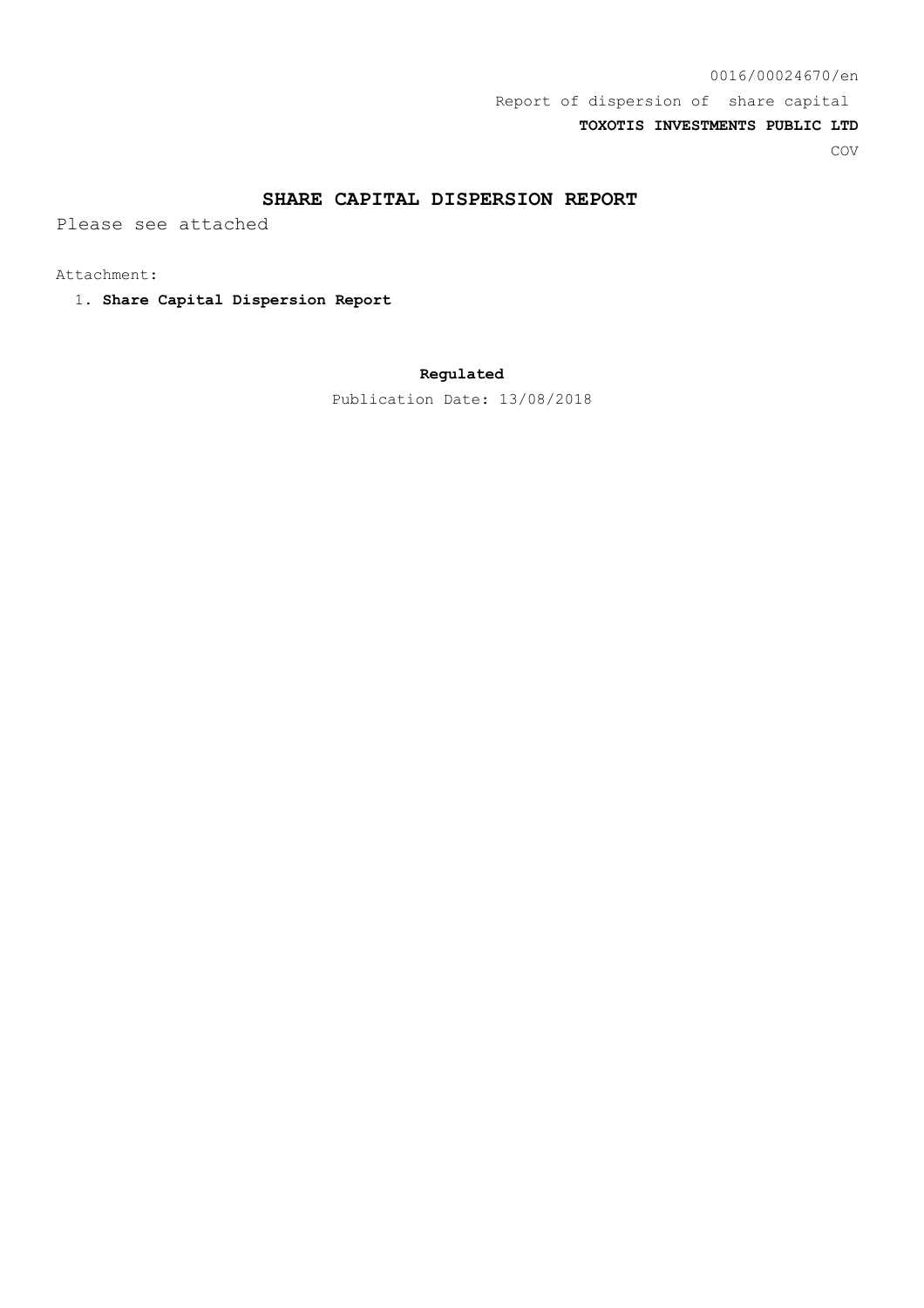## CONCENTRATED STATEMENT FOR THE FREE FLOAT OF THE SHARE CAPITAL OF TOXOTIS INVESTMENTS PUBLIC COMPANY LTD AS AT 30 / 06 / 2018

| Α.  | Bodies of Administration - Management and<br>Surveillance<br>[(Article $137(3)$ ] | Total number<br>of shares | Percentage of<br>the total<br>number of | Trading Code /<br><b>Trading Account</b> |
|-----|-----------------------------------------------------------------------------------|---------------------------|-----------------------------------------|------------------------------------------|
|     |                                                                                   |                           | shares                                  |                                          |
| 1.  | Chairman of the Board<br><b>MICHAEL TYMVIOS</b>                                   |                           |                                         |                                          |
| 2.  | Members of the Board (Names)                                                      |                           |                                         |                                          |
| 2.1 | LOIZOS PAPACHARALAMBOUS                                                           | ----                      |                                         |                                          |
| 2.2 | <b>THANASIS KORFIOTIS</b>                                                         | ----                      | ----                                    |                                          |
| 2.3 | ANDREAS KYPRIANOU                                                                 | ----                      | ----                                    |                                          |
| 2.4 | <b>CHARALAMBOS ASSIOTIS</b>                                                       | ----                      | ----                                    |                                          |
| 2.5 |                                                                                   |                           |                                         |                                          |
| 2.6 |                                                                                   |                           |                                         |                                          |
| 2.7 |                                                                                   |                           |                                         |                                          |
| 2.8 |                                                                                   |                           |                                         |                                          |
| 2.9 |                                                                                   |                           |                                         |                                          |
| 3.  | General Manager                                                                   |                           |                                         |                                          |
| 4.  | <b>Financial Manager</b>                                                          |                           |                                         |                                          |
| 5.  | <b>Head of Accounting Department</b>                                              |                           |                                         |                                          |
| 6.  | Secretary                                                                         |                           |                                         |                                          |
|     | LOUTHAN SECRETARIAL LTD                                                           |                           |                                         |                                          |
| 7.  | Auditors (names of partners/employees)                                            |                           |                                         |                                          |
| 7.1 | G. KALOPETRIDES & PARTNERS LTD                                                    |                           |                                         |                                          |
| 7.2 |                                                                                   |                           |                                         |                                          |
| 8.  | <b>Buy Back</b>                                                                   |                           |                                         |                                          |
| 8.1 |                                                                                   |                           |                                         |                                          |
| 8.2 |                                                                                   |                           |                                         |                                          |
| 9.  | <b>Employee Provident Funds</b>                                                   |                           |                                         |                                          |
|     | (Names of funds)                                                                  |                           |                                         |                                          |
| 9.1 |                                                                                   |                           |                                         |                                          |
| 9.2 |                                                                                   |                           |                                         |                                          |
| В.  | Major Shareholders (over 5%)                                                      |                           |                                         |                                          |

| В.         | Major Shareholders (over 5%)        |            |        |            |
|------------|-------------------------------------|------------|--------|------------|
| <b>B.1</b> | <b>VELGRAF ASSET MANAGEMENT PLC</b> | 14954431   | 72.24% | 2004788940 |
| B.2        |                                     |            |        |            |
| <b>B.3</b> |                                     |            |        |            |
| B.4        |                                     |            |        |            |
| <b>B.5</b> |                                     |            |        |            |
|            | <b>TOTAL</b>                        | 14,954,431 | 72.24% |            |
|            |                                     |            |        |            |